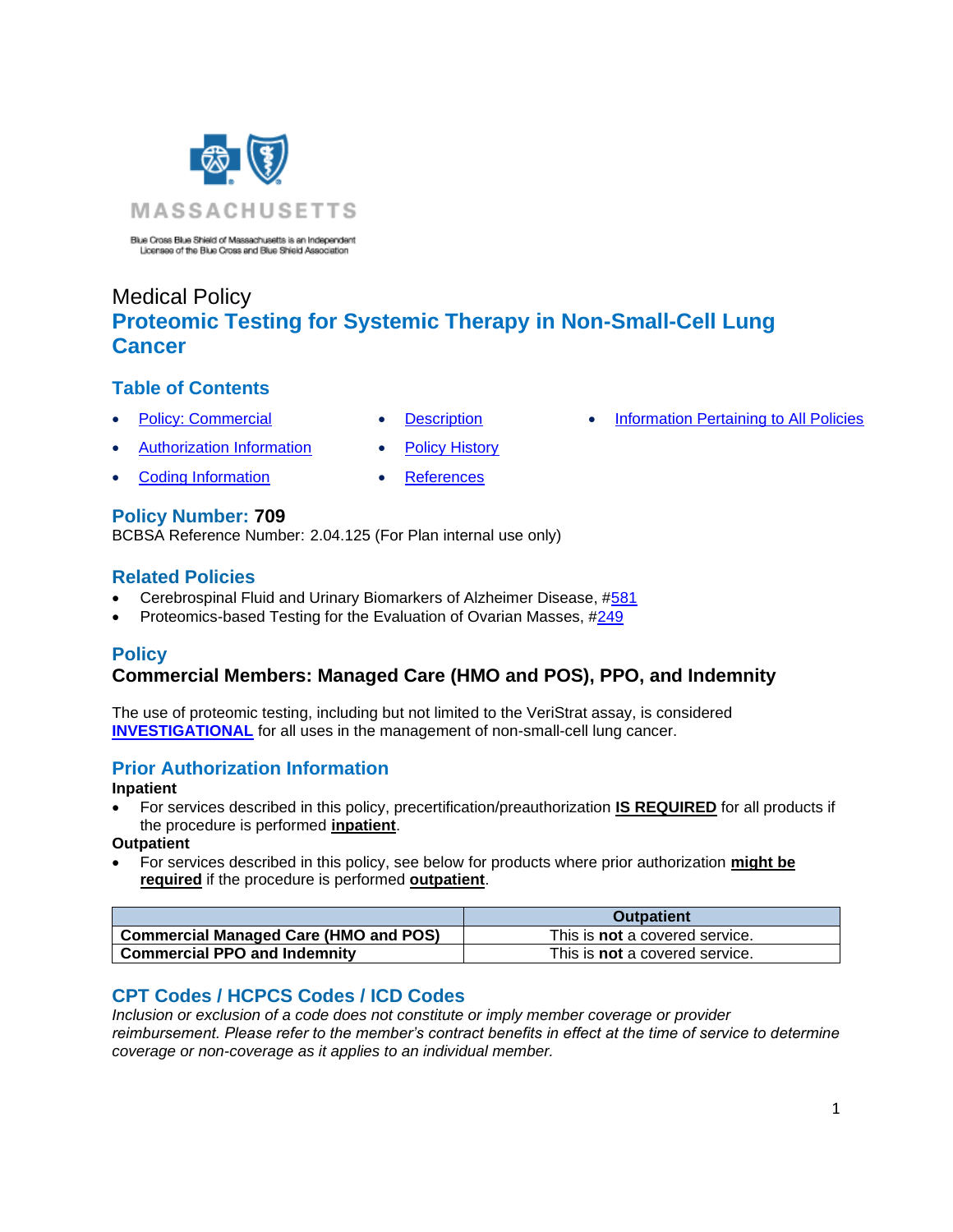*Providers should report all services using the most up-to-date industry-standard procedure, revenue, and diagnosis codes, including modifiers where applicable.*

*The following codes are included below for informational purposes only; this is not an all-inclusive list.*

### **The following CPT codes are considered investigational for Commercial Members: Managed Care (HMO and POS), PPO, and Indemnity, Medicare HMO Blue and Medicare PPO Blue:**

## **CPT Codes**

| <b>CPT codes:</b> | <b>Code Description</b>                                                                                                                                                               |
|-------------------|---------------------------------------------------------------------------------------------------------------------------------------------------------------------------------------|
| 81538             | Oncology (lung), mass spectrometric 8-protein signature, including amylod A, utilizing<br>serum, prognostic and predictive algorithm reported as good versus poor overall<br>survival |

## <span id="page-1-0"></span>**Description**

### **Non-Small Cell Lung Cancer**

Lung cancer is the leading cause of cancer death in the U.S., with an estimated 228,820 new cases and 135,720 deaths due to the disease in 2020.<sup>1</sup> NSCLC accounts for approximately 85% of lung cancer cases and includes nonsquamous carcinoma (adenocarcinoma, large cell carcinoma, other cell types) and squamous cell carcinoma.

#### **Diagnosis**

The stage at which lung cancer is diagnosed has the greatest impact on prognosis.<sup>2</sup> Localized disease confined to the primary site has a 59.8 % relative 5-year survival but accounts for only 18 % of lung cancer cases at diagnosis. Mortality increases sharply with advancing stage. Metastatic lung cancer has a relative 5-year survival of 6.3%. Overall, advanced disease, defined as regional involvement and metastatic, accounts for approximately 80% of cases of lung cancer at diagnosis. These statistics are mirrored for the population of NSCLC, with 85% of cases presenting as advanced disease and up to 40% of patients with metastatic disease.

In addition to tumor stage, age, sex, and performance status are independent prognostic factors for survival particularly in early-stage disease. Wheatley-Price et al (2010) reported on a retrospective pooled analysis of 2349 advanced NSCLC patients from 5 randomized chemotherapy trials.<sup>3</sup> Women had a higher response rate to platinum-based chemotherapy than men. Additionally, women with adenocarcinoma histology had greater overall survival than men. A small survival advantage exists for squamous cell carcinoma over non-bronchiolar nonsquamous histology.<sup>4</sup>

The oncology clinical care and research community use standard measures of performance status: Eastern Cooperative Oncology Group scale and Karnofsky Performance Scale.

#### **Treatment**

Treatment approaches are multimodal and generally include surgery, radiotherapy, and chemotherapy (either alone or in combination with another treatment, depending on disease stage and tumor characteristics). Per the National Comprehensive Cancer Network (NCCN) guidelines, the clinical management pathway for stage I or II NSCLC is dependent on surgical findings and may involve resection, radiotherapy, chemotherapy, or chemoradiation. First-line chemotherapy regimens for neoadjuvant and adjuvant therapy utilize platinum-based agents (eg, cisplatin, carboplatin) in combination with other chemotherapeutics and/or radiotherapy. Treatment recommendations are based on the overall health or performance status of the patient, presence or absence of metastases, as well as the presence or absence of a treatment-sensitizing genetic variant. These aspects inform the selection of targeted and systemic therapies. $1/2$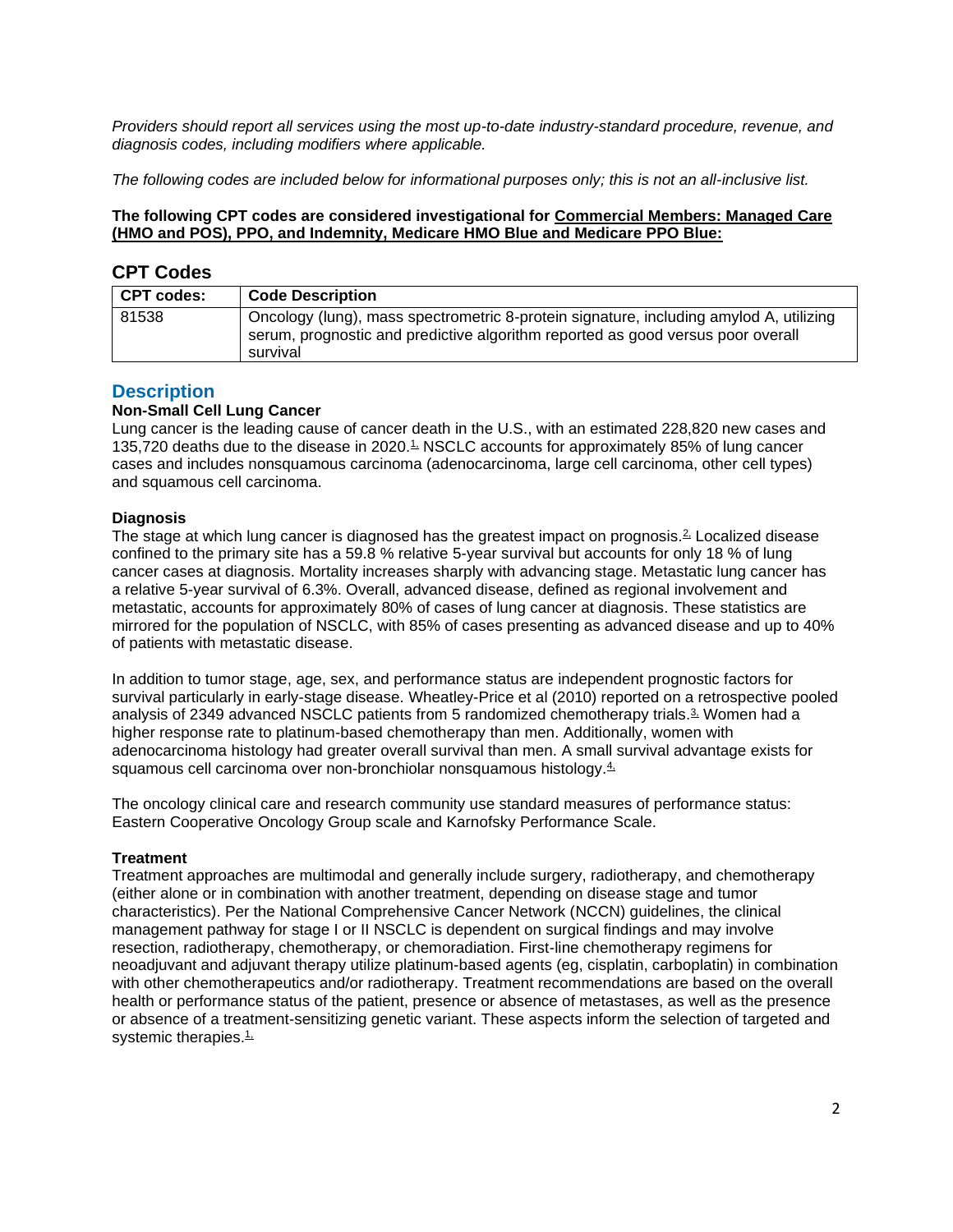For patients who experience disease progression following initial systemic therapy, subsequent treatment regimens are recommended, mainly featuring novel programmed death-ligand 1 (PD-L1) inhibitors. The NCCN also includes recommendations for targeted therapy or immunotherapy in patients with biomarkers, including sensitizing epidermal growth factor receptor (*EGFR*) mutations. For patients with sensitizing *EGFR* mutations, recommendations include first-line therapy with EGFR tyrosine kinase inhibitors (TKIs) afatinib, erlotinib, dacomitinib, gefitinib, erlotinib plus ramucirumab, erlotinib plus bevacizumab (nonsquamous), or osimertinib and subsequent therapy with osimertinib. The NCCN does not make any recommendations for the use of EGFR TKIs in the absence of a confirmed sensitizing *EGFR* mutation. Initial systemic therapy recommendations can be considered for multiple, symptomatic, systemic lesions. $\frac{1}{2}$ 

#### **Genomic Alterations**

Several common genetic alterations in NSCLC have been targets for drug therapy, the most wellestablished of which are TKIs targeting the EGFR and crizotinib targeting the anaplastic lymphoma kinase (*ALK*) gene rearrangement.

#### *EGFR* **Variants**

EGFR, a tyrosine kinase (TK) receptor, is frequently overexpressed and activated in NSCLC. Drugs that inhibit EGFR-signaling either prevent ligand-binding to the extracellular domain (monoclonal antibodies) or inhibit intracellular TK activity (small molecule TKIs). These targeted therapies dampen signal transduction through pathways downstream to the EGFR, such as the RAS/RAF/MAPK cascade. RAS proteins are G proteins that cycle between active and inactive forms in response to stimulation from cell surface receptors such as EGFR, acting as binary switches between cell surface EGFR and downstream signaling pathways. These pathways are important in cancer cell proliferation, invasion, metastasis, and the stimulation of neovascularization.

Variants in 2 regions of the *EGFR* gene, including small deletions in exon 19 and a point mutation in exon 21 (L858R), appear to predict tumor response to TKIs such as erlotinib. The prevalence of *EGFR* variants in NSCLC varies by population, with the highest prevalence in nonsmoking Asian women with adenocarcinoma; for that subpopulation, *EGFR* variants have been reported to as high as 30% to 50%. The reported prevalence of *EGFR* variants in lung adenocarcinoma patients in the U. S. is approximately  $15\%$ .  $5\%$ 

#### *ALK* **Variants**

For 2% to 7% of NSCLC patients in the U.S., tumors express a fusion gene comprising portions of the echinoderm microtubule-associated protein-like 4 (*EML4*) gene and the *ALK* gene (*EML4-ALK*), which is created by an inversion on chromosome 2p.<sup>6</sup> The *EML4* fusion leads to ligand-independent activation of *ALK*, which encodes a receptor TK whose precise cellular function is not completely understood. *EML4-ALK* variants are more common in never smokers or light smokers, tend to be associated with younger age of NSCLC onset, and typically do not occur in conjunction with *EGFR* variants.

Testing for the *EML4-ALK* fusion gene in patients with adenocarcinoma-type NSCLC is used to predict response to the small molecule TKI crizotinib.

#### **Other Genetic Variants**

There are other genetic variants identified in subsets of patients with NSCLC. The role of testing for these variants is to help select targeted therapies for NSCLC (see policy 2.04.45-Molecular Analysis (Including Liquid Biopsy) for Targeted Therapy or Immunotherapy of Non-Small-Cell Lung Cancer).

#### **Targeted Treatment Options**

#### **EGFR-Selective Small Molecule Tyrosine Kinase Inhibitors**

Orally administered EGFR-selective small-molecule TKIs approved by the U.S. Food and Drug Administration (FDA) for treating NSCLC include: gefitinib, erlotinib, afatinib, dacomitinib, mobocertinib,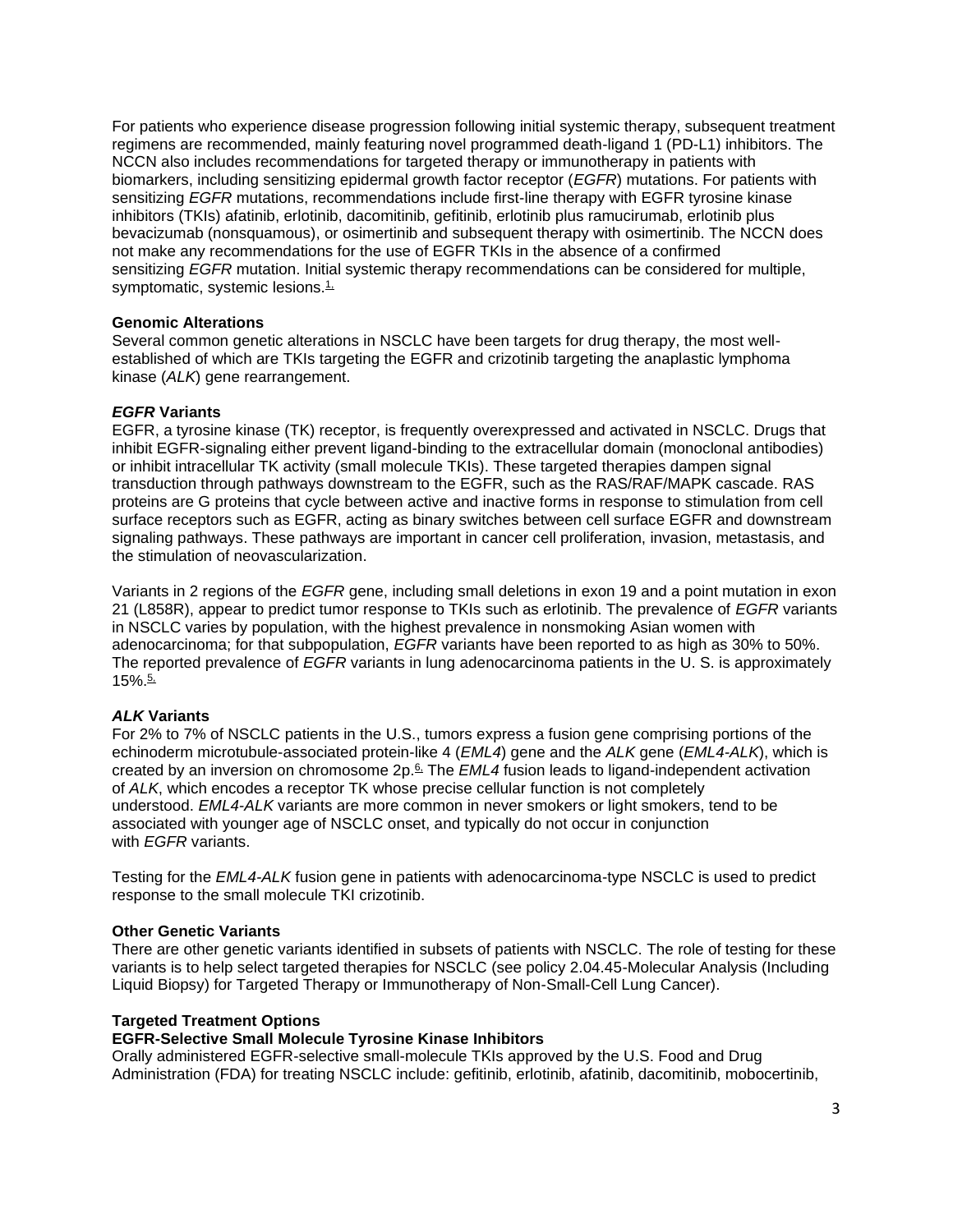and osimertinib. Although the FDA approved gefitinib in 2004, a phase 3 trial has suggested gefitinib was not associated with a survival benefit. In 2003, the FDA revised gefitinib labeling, further limiting its use to patients who had previously benefited or were currently benefiting from the drug; no new patients were to be given gefitinib. However, in 2015, the FDA approved gefitinib as a first-line treatment for patients with metastatic, sensitizing *EGFR*-variant positive NSCLC.

In 2015, osimertinib (Tagrisso), an irreversible selective EGFR inhibitor that targets T790M variantpositive NSCLC, received the FDA approval for patients with T790M variant-positive NSCLC who have progressed on an EGFR TKI.

A meta-analysis by Lee et al (2013) assessing 23 trials on the use of erlotinib, gefitinib, and afatinib in patients with advanced NSCLC reported improved progression-free survival (PFS) in *EGFR* variantpositive patients treated with EGFR TKIs in the first- and second-line settings and as maintenance therapy.<sup> $\zeta$ </sup> Comparators were chemotherapy, chemotherapy and placebo, and placebo in the first-line, second-line, and maintenance therapy settings. Among *EGFR* variant-negative patients, PFS was improved with EGFR TKIs compared with placebo for maintenance therapy but not in the first- and second-line settings. OS did not differ between treatment groups in either variant-positive or variantnegative patients. Statistical heterogeneity was not reported for any outcomes. Reviewers concluded that *EGFR*-variant testing is indicated to guide treatment selection in NSCLC patients.

On the basis of the results of 5, phase 3 randomized controlled trials, the American Society of Clinical Oncology recommended in 2011 that patients with NSCLC being considered for first-line therapy with an EGFR TKI (patients who have not previously received chemotherapy or an EGFR TKI) should have their tumor tested for *EGFR* variants to determine whether an EGFR TKI or chemotherapy is the appropriate first-line therapy.<sup>5</sup>

The primary target population for TKIs in NSCLC is for *EGFR* variant-positive patients with advanced NSCLC. The use of TKIs in NSCLC for patients with non-sensitizing, wild-type EGFR-variant status is controversial. The TITAN trial as reported by Ciuleanu et al (2012) demonstrated no significant differences in OS between erlotinib and chemotherapy as a second-line treatment for patients unselected on the basis of *EGFR*-variant status, with fewer serious adverse events in erlotinib-treated patients.[8,](https://www.evidencepositioningsystem.com/_w_05666b54c8437fd6a8aafd9a953b8c2d87464a944c0f5ac2/bcbsa_html/BCBSA/html/_blank) Karampeazis et al (2013) reported similar efficacy between erlotinib and standard chemotherapy (pemetrexed) for second-line therapy in patients unselected on the basis of *EGFR-*variant status.<sup>9</sup> By contrast, in the TAILOR trial, as reported by Garassino et al (2013), standard chemotherapy was associated with longer OS than erlotinib for second-line therapy in patients with wildtype *EGFR*.<sup>[10,](https://www.evidencepositioningsystem.com/_w_05666b54c8437fd6a8aafd9a953b8c2d87464a944c0f5ac2/bcbsa_html/BCBSA/html/_blank)</sup> Auliac et al (2014) compared sequential erlotinib plus docetaxel with docetaxel alone as second-line therapy among patients with advanced NSCLC and *EGFR* wild-type or unknown status.<sup>11</sup>, Based on Simon's optimal 2-stage design, the erlotinib plus docetaxel strategy was rejected. Despite the rejection, it is worth noting that in the erlotinib plus docetaxel arm 18 of the 73 patients achieved PFS at 15 weeks; comparatively, in the docetaxel arm, 17 of 74 patients achieved PFS at 15 weeks.

Cicenas et al (2016) reported on results of the IUNO randomized controlled trial, which compared maintenance therapy using erlotinib followed by second-line chemotherapy if progression occurred with placebo followed by erlotinib if progression occurred in 643 patients who had advanced NSCLC and no known *EGFR* variant.<sup>12</sup> Because there were no significant differences between groups in PFS, objective response rate, or disease control rate, maintenance therapy with erlotinib in patients without *EGFR* variants was not considered efficacious.

Exon 19 deletions and p.L858R point mutations in exon 21 are the most commonly described sensitizing *EGFR* mutations, or mutations in *EGFR* that are associated with responsiveness to EGFR TKI therapy. According to the NCCN, most recent data indicate that NSCLC tumors that do not harbor a sensitizing *EGFR* mutation should not be treated with an EGFR TKI in any line of therapy.<sup>1</sup>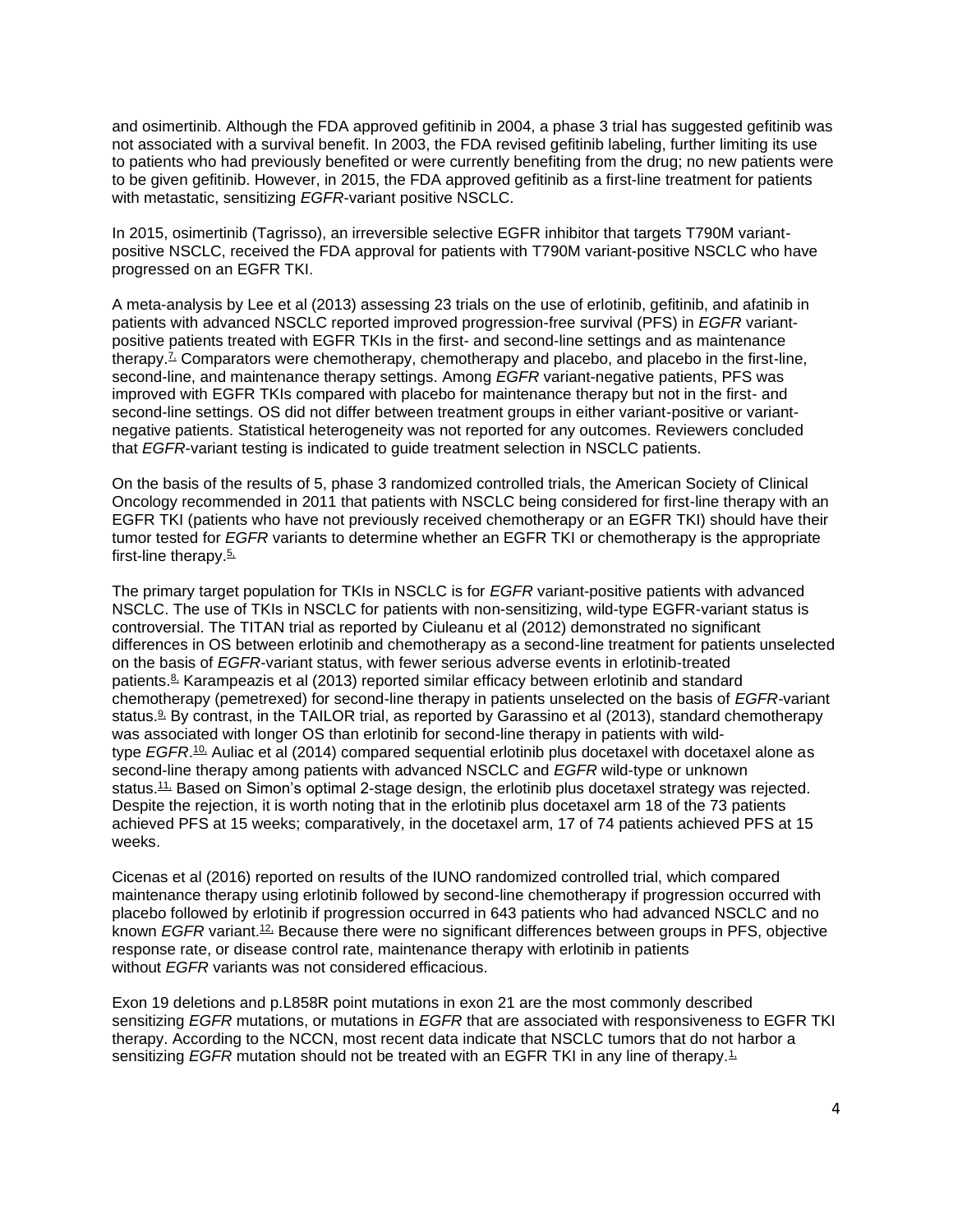#### **Proteomics Testing for Selecting Targeted Treatment for Non-Small Cell Lung Cancer**

The term *proteome* refers to the entire complement of proteins produced by an organism, or cellular system and *proteomics* refers to the large-scale comprehensive study of a specific proteome. The proteome may differ from cell to cell and may vary over time and in response to selected stressors.

A cancer cell's proteome is related to its genome and genomic alterations. The proteome may be measured by mass spectrometry (MS) or protein microarray. For cancer, proteomic signatures in the tumor or bodily fluids (ie, pleural fluid or blood) other than the tumor have been investigated as a biomarker for cancer activity.

A commercially available serum-based test (VeriStrat) has been developed and proposed to be used as a prognostic tool to predict expected survival for standard therapies used in the treatment of NSCLC. The test is also proposed to have predictive value for response to EGFR TKIs.<sup>13</sup>. The test uses matrix-assisted laser desorption ionization MS analysis, and a classification algorithm was developed on a training set of pretreatment sera from 3 cohorts (Italian A, Japan A, Japan B) totaling 139 patients with advanced NSCLC who were treated with second-line gefitinib.<sup>14</sup>. The classification result is either "good" or "poor". Two validation studies using pretreatment sera from 2 cohorts of patients (Italian B, Eastern Cooperative Oncology Group 3503) totaling 163 patients have been reported.

This assay uses an 8-peak proteomic signature; 4 of the 8 have been identified as fragments of serum amyloid A protein 1.<sup>15</sup>. This protein has been found to be elevated in individuals with a variety of conditions associated with acute and chronic inflammation.[16,17,18,19,20,](https://www.evidencepositioningsystem.com/_w_05666b54c8437fd6a8aafd9a953b8c2d87464a944c0f5ac2/bcbsa_html/BCBSA/html/_blank) The specificity for malignant biologic processes and conditions has not been determined.[21,](https://www.evidencepositioningsystem.com/_w_05666b54c8437fd6a8aafd9a953b8c2d87464a944c0f5ac2/bcbsa_html/BCBSA/html/_blank) With industry support, Fidler et al (2018) used convenience biorepository samples to investigate 102 analytes for potential correlations between the specific peptide and protein biomarkers and VeriStrat classification.<sup>22</sup> The VeriStrat test is currently marketed as a tool to measure a patient's "immune response to lung cancer." Biodesix indicates that a VeriStrat "Good" result indicates "a disease state that is more likely to respond to standard of care treatment," whereas a VeriStrat "Poor" rating indicates a chronic inflammatory disease state associated with aggressive cancer and patients that "may benefit from an alternative treatment strategy." The Biodesix website does not indicate whether the VeriStrat test should be reserved for use in patients with advanced lung cancer.<sup>[13,](https://www.evidencepositioningsystem.com/_w_05666b54c8437fd6a8aafd9a953b8c2d87464a944c0f5ac2/bcbsa_html/BCBSA/html/_blank)</sup>

Although the VeriStrat matrix-assisted laser desorption ionization MS-based predictive algorithm has the largest body of literature associated with it, other investigators have used alternative MS methods, such as surface-enhanced laser desorption ionization/time-of-flight MS, and alternative predictive algorithms, to assess proteomic predictors of lung cancer risk.<sup>[23,](https://www.evidencepositioningsystem.com/_w_05666b54c8437fd6a8aafd9a953b8c2d87464a944c0f5ac2/bcbsa_html/BCBSA/html/_blank)</sup>

Best practices for peptide measurement and guidelines for publication of peptide and protein identification have been published for the research community.<sup>[24,](https://www.evidencepositioningsystem.com/_w_05666b54c8437fd6a8aafd9a953b8c2d87464a944c0f5ac2/bcbsa_html/BCBSA/html/_blank)</sup>

## **Summary**

Proteomic testing has been proposed as a way to predict survival outcomes, as well as the response to and selection of targeted therapy for patients with non-small-cell lung cancer (NSCLC). One commercially available test (the VeriStrat assay) has been investigated as a predictive marker for response to epidermal growth factor receptor (EGFR) tyrosine kinase inhibitors.

#### **Summary of Evidence**

For individuals with newly diagnosed NSCLC and wild-type *EGFR*-variant status who receive management with a serum proteomic test to predict survival and select treatment, the evidence includes retrospective studies and a prospective nonrandomized study. Relevant outcomes are overall survival (OS), disease-specific survival, and treatment-related mortality and morbidity. No published studies were identified that assessed the prognostic use of VeriStrat proteomic testing in newly diagnosed stage I or II NSCLC. For individuals with newly diagnosed advanced NSCLC and *EGFR*-negative variant status without prior systemic therapy, 5 studies have assessed the use of VeriStrat ("good" or "poor") as a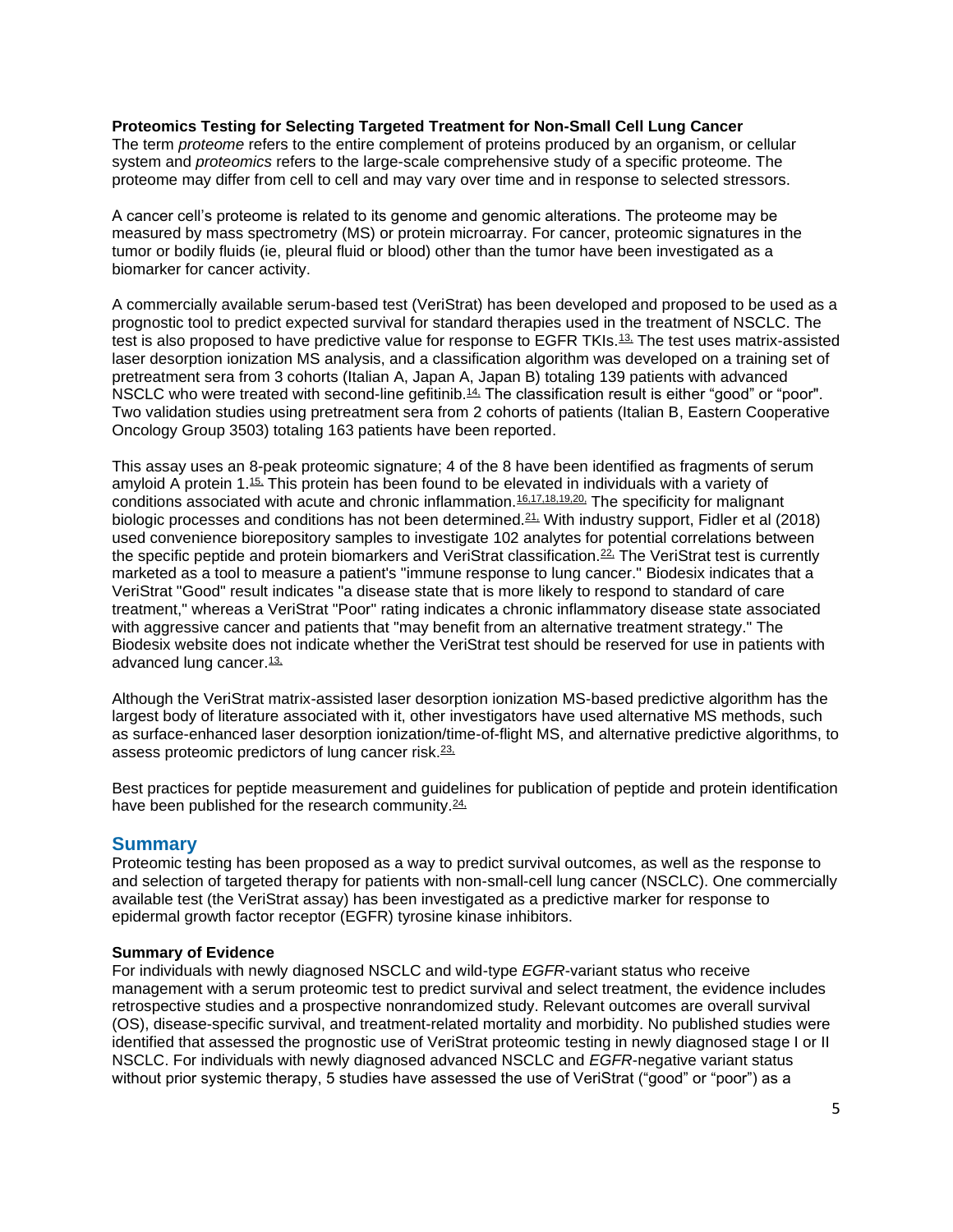prognostic test to discriminate between OS (primary) and progression-free survival (PFS) (secondary) outcomes. All studies were retrospective and intended to validate the extent to which the VeriStrat proteomic classification correlated with OS or PFS. Only 1 of the 5 studies reported the percentage of participants who were *EGFR-*negative, but it did not report outcomes based on variant status. One observational, nonrandomized study with prospective sample collection for proteomic testing before NSCLC treatment reported the percentage of participants who were *EGFR-*negative, but it did not report outcomes based on variant status. This was also the only study that included a first-line treatment consistent with current guideline-based recommendations¾platinum-doublet-based chemotherapy plus cisplatin or carboplatin plus pemetrexed. The VeriStrat classification was not used to direct the selection of treatment in any of the clinical trials from which the validation samples were derived. Disposition of populations with variant status "not reported" was generally not clear and could not be construed as "unknown" when wild-type or positive were reported. No studies were identified that used VeriStrat proteomic testing to inform therapeutic options for patients with stage I or II NSCLC if surgery or surgery plus radiotherapy have been completed or who were upstaged as a result of surgical findings. No studies were identified that used VeriStrat proteomic testing to inform therapeutic options for patients with stage I or II NSCLC who were considered medically inoperable. No studies were identified that used VeriStrat proteomic testing to predict response to first-line targeted therapies or first-line chemotherapy in patients with newly diagnosed advanced NSCLC. The evidence is insufficient to determine that the technology results in an improvement in the net health outcome.

For individuals with newly diagnosed NSCLC and unknown *EGFR-*variant status who receive management with a serum proteomic test to predict survival and select treatment, the evidence includes a randomized controlled trial (RCT), 4 retrospective studies, and a prospective study. Relevant outcomes are OS, disease-specific survival, and treatment-related mortality and morbidity. All study populations were either unselected for *EGFR*-variant status or status was expressly reported as unknown in conjunction with negative or positive status reports. None of the studies that reported unknown *EGFR*variant status reported outcomes for the proteomic score based on unknown *EGFR*-variant status. The evidence is insufficient to determine that the technology results in an improvement in the net health outcome.

For individuals with NSCLC and wild-type *EGFR*-variant status and disease progression after first-line systemic therapy who receive management with a serum proteomic test to predict survival and select treatment, the evidence includes a RCT and a retrospective analysis. Relevant outcomes are OS, disease-specific survival, and treatment-related mortality and morbidity. No studies were identified that reported or analyzed outcomes using the proteomic test as a prognostic tool in *EGFR*-negative variant status populations. The evidence includes an RCT (PROSE) using proteomic testing to predict response to erlotinib compared with chemotherapy as a second-line treatment for patients with stage IIIB or IV NSCLC, stratified by performance status, smoking history, treatment center, and (masked) pretreatment VeriStrat classification. In a multivariate model to predict OS, which included clinical characteristics and *EGFR-*variant status, VeriStrat classification was significantly associated with OS (hazard ratio for VeriStrat "good" vs "poor," 1.88; 95% confidence interval, 1.25 to 2.84; p=.003). However, 62% of the combined study population was *EGFR*-negative. A retrospective analysis was also performed on the MARQUEE trial, a phase 3 RCT in patients with stage IIIB or IV nonsquamous NSCLC, comparing the patient response to erlotinib in conjunction with either tivantinib or a placebo; patients were stratified by *EGFR* and *KRAS* variant status, sex, smoking history, and treatment history. Protocol treatments were subsequently discontinued by 93% of patients, and the trial discontinued after prespecified interim futility analysis. In a multivariate model to predict OS, which included clinical characteristics and *EGFR-*variant status, VeriStrat classification was significantly associated with OS (hazard ratio for VeriStrat "good" vs "poor," 0.52; 95% confidence interval, 0.40 to 0.67; p<.001). Ninety percent of the combined study population was *EGFR*-negative. An interaction between treatment and VeriStrat status was significant for multivariate analysis including *EGFR* status (p=.036) but not significant for multivariate analysis including both *EGFR* and *KRAS* variant status (p=.068). Currently, the use of erlotinib in patients unselected for the presence or absence of an *EGFR*-sensitizing variant is not standard clinical practice. It is recommended that variant status be determined, if not previously ascertained, before selecting treatment after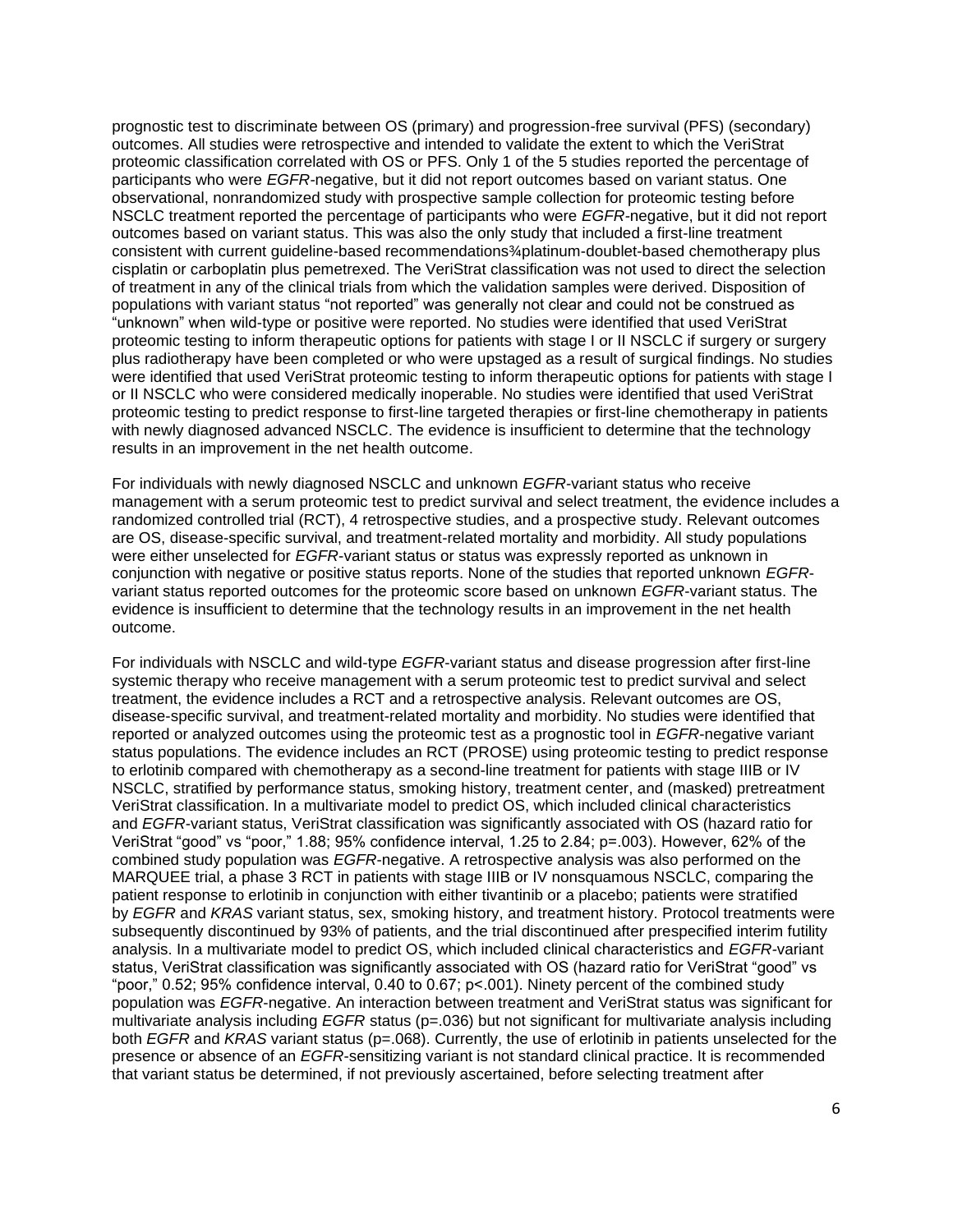progression or recurrence. The evidence is insufficient to determine that the technology results in an improvement in the net health outcome.

For individuals with NSCLC and unknown *EGFR-*variant status with disease progression after first-line systemic therapy who receive management with a serum proteomic test to predict survival and select treatment, the evidence includes 2 RCTs and 3 retrospective studies. Relevant outcomes are OS, disease-specific survival, and treatment-related mortality and morbidity. The use of VeriStrat as a prognostic test to discriminate between good and poor survival outcomes was assessed in 3 retrospective studies intended to validate the extent to which VeriStrat proteomic classification correlates with OS or PFS. The VeriStrat classification was not used to direct treatment selection in any of the trials from which the validation samples were derived. None of the clinical trials from which the samples for VeriStrat proteomic classification were derived used a therapy consistent with current guidelines-based recommendations. The populations in all 3 studies were unselected for *EGFR*-variant status. In the PROSE RCT, using a multivariate model to predict OS, which included clinical characteristics and *EGFR*variant status, VeriStrat classification was significantly associated with OS (hazard ratio for VeriStrat "good" vs "poor," 1.88; 95% confidence interval, 1.25 to 2.84; p=.003). However, 32.6% of the combined study population had unknown *EGFR* status. In the EMPHASIS RCT, there were no significant differences in PFS or OS among patients with VeriStrat "good" status receiving erlotinib or chemotherapy or among patients with VeriStrat "poor" status receiving erlotinib or chemotherapy. The results of the EMPHASIS RCT were restricted to squamous NSCLC histology. Currently, the use of erlotinib in patients unselected for the presence or absence of an *EGFR*-sensitizing variant is not standard clinical practice. It is recommended that variant status be determined, if not previously ascertained, before selecting treatment after progression or recurrence. The evidence is insufficient to determine that the technology results in an improvement in the net health outcome.

| Date    | <b>Action</b>                                                                                                                                              |
|---------|------------------------------------------------------------------------------------------------------------------------------------------------------------|
| 2/2022  | Annual policy review. Description, summary, and references updated. Policy<br>statements unchanged.                                                        |
| 1/2021  | Annual policy review. Description, summary, and references updated. Policy<br>statements unchanged.                                                        |
| 1/2021  | Medicare information removed. See MP #132 Medicare Advantage Management for<br>local coverage determination and national coverage determination reference. |
| 12/2019 | Annual policy review. Description, summary, and references updated. Policy<br>statements unchanged.                                                        |
| 1/2019  | Annual policy review. Description, summary, and references updated. Policy<br>statements unchanged.                                                        |
| 09/2018 | Annual policy review. Description, summary, and references updated. Policy<br>statements unchanged.                                                        |
| 6/2018  | Annual policy review. Policy title changed.                                                                                                                |
| 8/2017  | Annual policy review. In the Background, in the discussion of osimertinib, NSCLC<br>variant T890M changed to T790M. 8/1/2017.                              |
| 5/2017  | Annual policy review. Background section clarified programmed death ligand 1<br>inhibitors are not only used for cancers expressing PD-L1. 5/1/2017        |
| 3/2017  | Annual policy review. New references added.                                                                                                                |
| 1/2016  | Annual policy review. New references added.                                                                                                                |
| 1/2016  | Clarified coding information.                                                                                                                              |
| 3/2015  | New medical policy describing investigational indications. Effective 3/1/2015.                                                                             |

### <span id="page-6-1"></span>**Policy History**

## <span id="page-6-0"></span>**Information Pertaining to All Blue Cross Blue Shield Medical Policies**

Click on any of the following terms to access the relevant information: [Medical Policy Terms of Use](http://www.bluecrossma.org/medical-policies/sites/g/files/csphws2091/files/acquiadam-assets/Medical_Policy_Terms_of_Use_prn.pdf) [Managed Care Guidelines](http://www.bluecrossma.org/medical-policies/sites/g/files/csphws2091/files/acquiadam-assets/Managed_Care_Guidelines_prn.pdf)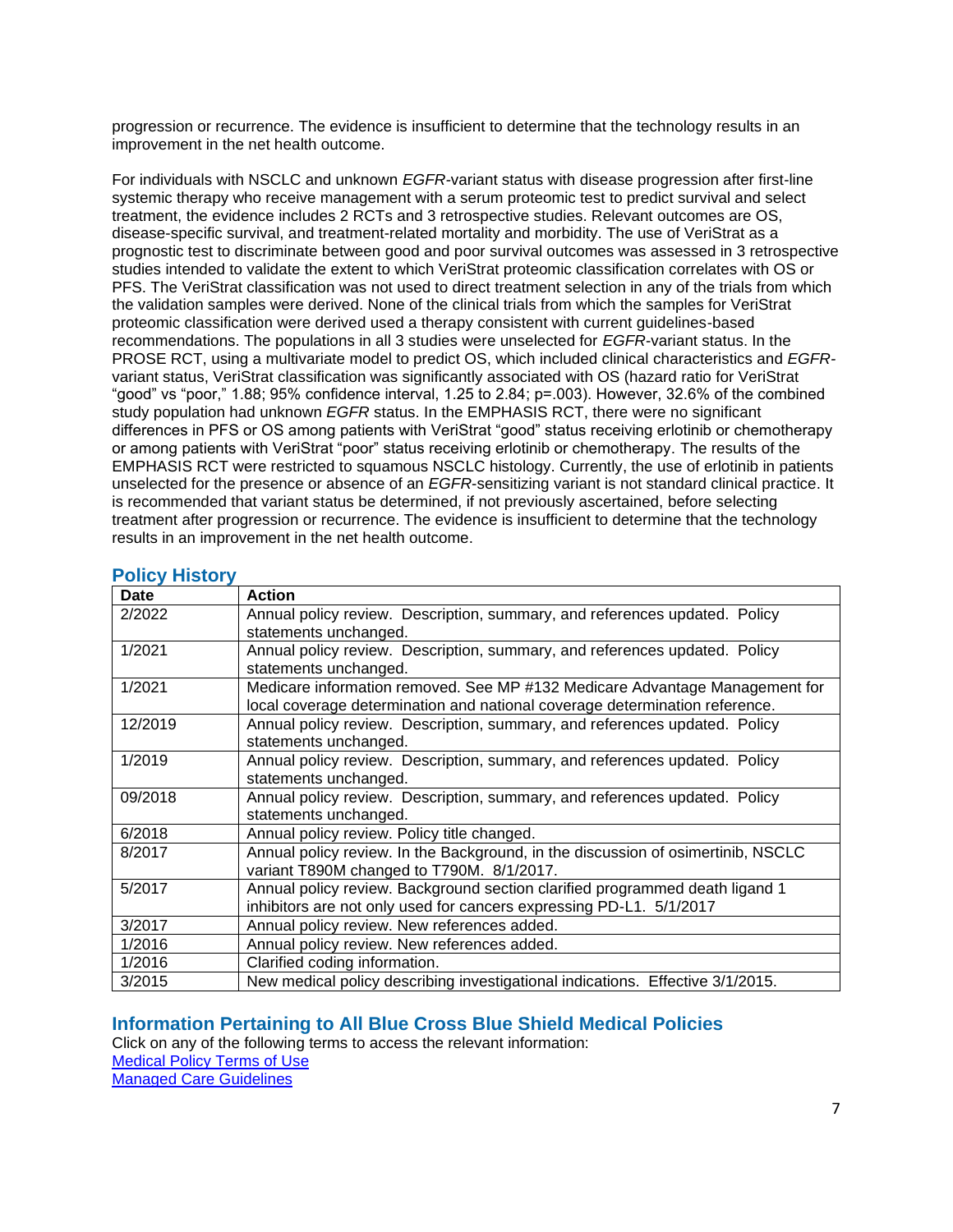[Indemnity/PPO Guidelines](http://www.bluecrossma.org/medical-policies/sites/g/files/csphws2091/files/acquiadam-assets/Indemnity_and_PPO_Guidelines_prn.pdf) [Clinical Exception Process](http://www.bluecrossma.org/medical-policies/sites/g/files/csphws2091/files/acquiadam-assets/Clinical_Exception_Process_prn.pdf) [Medical Technology Assessment Guidelines](http://www.bluecrossma.org/medical-policies/sites/g/files/csphws2091/files/acquiadam-assets/Medical_Technology_Assessment_Guidelines_prn.pdf)

## <span id="page-7-0"></span>**References**

- 1. National Comprehensive Cancer Network (NCCN). NCCN Clinical Practice Guidelines in Oncology: Non-Small Cell Lung Cancer. Version 7.2021.
- https://www.nccn.org/professionals/physician\_gls/pdf/nscl.pdf. Accessed November 9, 2021. 2. Surveillance Epidemiology and End Results Program. Cancer Stat Facts: Lung and Bronchus
- Cancer. n.d.; https://seer.cancer.gov/statfacts/html/lungb.html. Accessed November 9, 2021. 3. Wheatley-Price P, Blackhall F, Lee SM, et al. The influence of sex and histology on outcomes in nonsmall-cell lung cancer: a pooled analysis of five randomized trials. Ann Oncol. Oct 2010; 21(10): 2023-2028. PMID 20332134
- 4. Chansky K, Sculier JP, Crowley JJ, et al. The International Association for the Study of Lung Cancer Staging Project: prognostic factors and pathologic TNM stage in surgically managed non-small cell lung cancer. J Thorac Oncol. Jul 2009; 4(7): 792-801. PMID 19458556
- 5. Keedy VL, Temin S, Somerfield MR, et al. American Society of Clinical Oncology provisional clinical opinion: epidermal growth factor receptor (EGFR) Mutation testing for patients with advanced nonsmall-cell lung cancer considering first-line EGFR tyrosine kinase inhibitor therapy. J Clin Oncol. May 20 2011; 29(15): 2121-7. PMID 21482992
- 6. Lindeman NI, Cagle PT, Beasley MB, et al. Molecular testing guideline for selection of lung cancer patients for EGFR and ALK tyrosine kinase inhibitors: guideline from the College of American Pathologists, International Association for the Study of Lung Cancer, and Association for Molecular Pathology. J Thorac Oncol. Jul 2013; 8(7): 823-59. PMID 23552377
- 7. Lee CK, Brown C, Gralla RJ, et al. Impact of EGFR inhibitor in non-small cell lung cancer on progression-free and overall survival: a meta-analysis. J Natl Cancer Inst. May 01 2013; 105(9): 595- 605. PMID 23594426
- 8. Ciuleanu T, Stelmakh L, Cicenas S, et al. Efficacy and safety of erlotinib versus chemotherapy in second-line treatment of patients with advanced, non-small-cell lung cancer with poor prognosis (TITAN): a randomised multicentre, open-label, phase 3 study. Lancet Oncol. Mar 2012; 13(3): 300-8. PMID 22277837
- 9. Karampeazis A, Voutsina A, Souglakos J, et al. Pemetrexed versus erlotinib in pretreated patients with advanced non-small cell lung cancer: a Hellenic Oncology Research Group (HORG) randomized phase 3 study. Cancer. Aug 01 2013; 119(15): 2754-64. PMID 23661337
- 10. Garassino MC, Martelli O, Broggini M, et al. Erlotinib versus docetaxel as second-line treatment of patients with advanced non-small-cell lung cancer and wild-type EGFR tumours (TAILOR): a randomised controlled trial. Lancet Oncol. Sep 2013; 14(10): 981-8. PMID 23883922
- 11. Auliac JB, Chouaid C, Greillier L, et al. Randomized open-label non-comparative multicenter phase II trial of sequential erlotinib and docetaxel versus docetaxel alone in patients with non-small-cell lung cancer after failure of first-line chemotherapy: GFPC 10.02 study. Lung Cancer. Sep 2014; 85(3): 415-9. PMID 25082565
- 12. Cicenas S, Geater SL, Petrov P, et al. Maintenance erlotinib versus erlotinib at disease progression in patients with advanced non-small-cell lung cancer who have not progressed following platinum-based chemotherapy (IUNO study). Lung Cancer. Dec 2016; 102: 30-37. PMID 27987585
- 13. Biodesix. VeriStrat proteomic test. 2019; https://www.biodesix.com/products/lung-cancer/veristrat. Accessed November 9, 2021.
- 14. Taguchi F, Solomon B, Gregorc V, et al. Mass spectrometry to classify non-small-cell lung cancer patients for clinical outcome after treatment with epidermal growth factor receptor tyrosine kinase inhibitors: a multicohort cross-institutional study. J Natl Cancer Inst. Jun 06 2007; 99(11): 838-46. PMID 17551144
- 15. Keshtgarpour M, Tan WS, Zwanziger J, et al. Prognostic Value of Serum Proteomic Test and Comorbidity Index in Diversified Population with Lung Cancer. Anticancer Res. Apr 2016; 36(4): 1759-65. PMID 27069156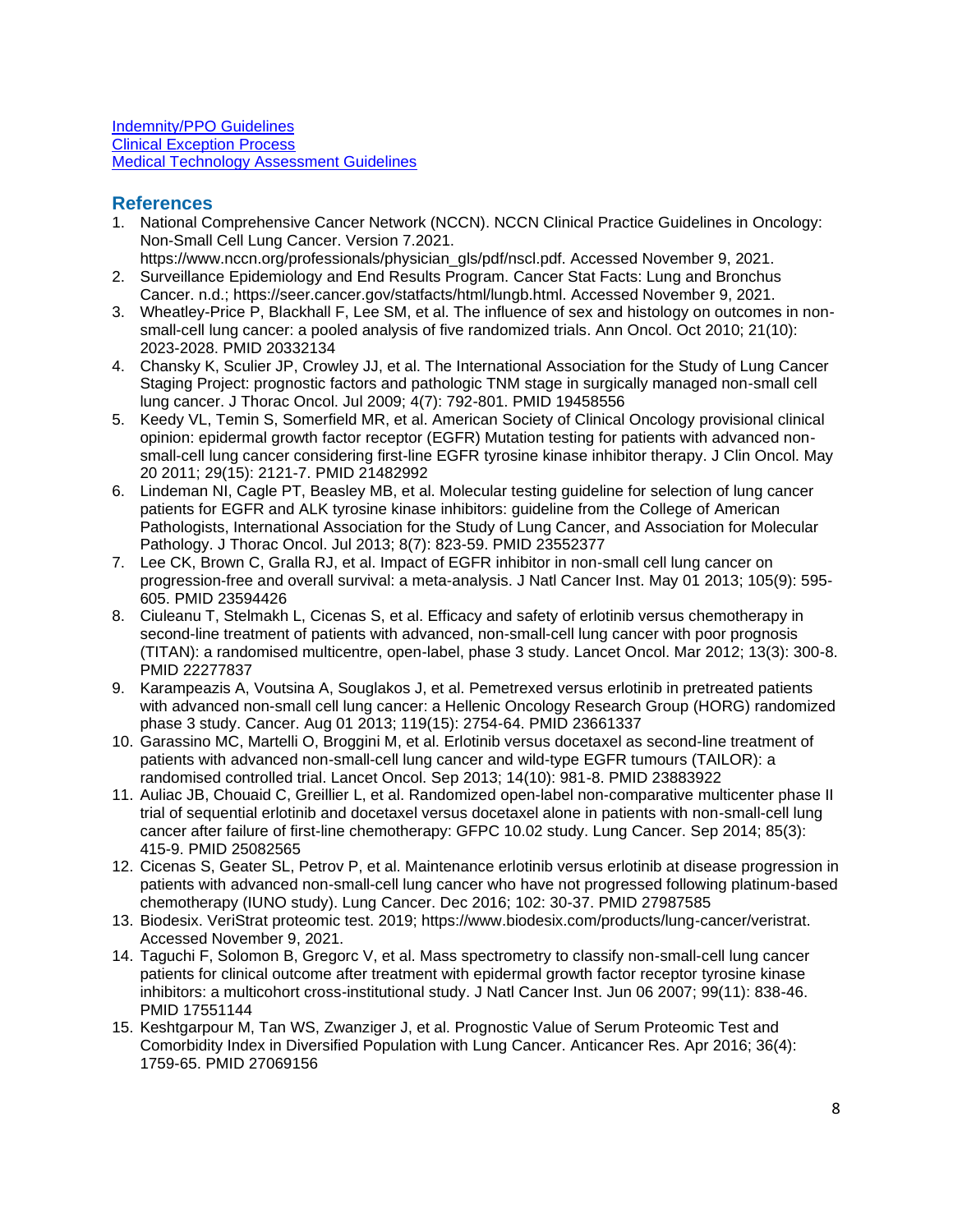- 16. Wang DX, Liu H, Yan LR, et al. The relationship between serum amyloid A and apolipoprotein A-I in high-density lipoprotein isolated from patients with coronary heart disease. Chin Med J (Engl). 2013; 126(19): 3656-61. PMID 24112159
- 17. Santoso A, Kaniawati M, Bakri S, et al. Secretory Phospholipase A2 Is Associated with the Odds of Acute Coronary Syndromes through Elevation of Serum Amyloid-A Protein. Int J Angiol. Mar 2013; 22(1): 49-54. PMID 24436584
- 18. Kotani K, Koibuchi H, Yamada T, et al. The effects of lifestyle modification on a new oxidized lowdensity lipoprotein marker, serum amyloid A-LDL, in subjects with primary lipid disorder. Clin Chim Acta. Nov 2009; 409(1-2): 67-9. PMID 19723514
- 19. Bozinovski S, Uddin M, Vlahos R, et al. Serum amyloid A opposes lipoxin A to mediate glucocorticoid refractory lung inflammation in chronic obstructive pulmonary disease. Proc Natl Acad Sci U S A. Jan 17 2012; 109(3): 935-40. PMID 22215599
- 20. Filippin-Monteiro FB, de Oliveira EM, Sandri S, et al. Serum amyloid A is a growth factor for 3T3-L1 adipocytes, inhibits differentiation and promotes insulin resistance. Int J Obes (Lond). Aug 2012; 36(8): 1032-9. PMID 21986708
- 21. Diamandis EP. Analysis of serum proteomic patterns for early cancer diagnosis: drawing attention to potential problems. J Natl Cancer Inst. Mar 03 2004; 96(5): 353-6. PMID 14996856
- 22. Fidler MJ, Fhied CL, Roder J, et al. The serum-based VeriStrat(R) test is associated with proinflammatory reactants and clinical outcome in non-small cell lung cancer patients. BMC Cancer. Mar 20 2018; 18(1): 310. PMID 29558888
- 23. Jacot W, Lhermitte L, Dossat N, et al. Serum proteomic profiling of lung cancer in high-risk groups and determination of clinical outcomes. J Thorac Oncol. Aug 2008; 3(8): 840-50. PMID 18670301
- 24. Abbatiello S, Ackermann BL, Borchers C, et al. New Guidelines for Publication of Manuscripts Describing Development and Application of Targeted Mass Spectrometry Measurements of Peptides and Proteins. Mol Cell Proteomics. Mar 2017; 16(3): 327-328. PMID 28183812
- 25. Amann JM, Lee JW, Roder H, et al. Genetic and proteomic features associated with survival after treatment with erlotinib in first-line therapy of non-small cell lung cancer in Eastern Cooperative Oncology Group 3503. J Thorac Oncol. Feb 2010; 5(2): 169-78. PMID 20035238
- 26. Kuiper JL, Lind JS, Groen HJ, et al. VeriStrat((R)) has prognostic value in advanced stage NSCLC patients treated with erlotinib and sorafenib. Br J Cancer. Nov 20 2012; 107(11): 1820-5. PMID 23079575
- 27. Akerley W, Boucher K, Rich N, et al. A phase II study of bevacizumab and erlotinib as initial treatment for metastatic non-squamous, non-small cell lung cancer with serum proteomic evaluation. Lung Cancer. Mar 2013; 79(3): 307-11. PMID 23273522
- 28. Gautschi O, Dingemans AM, Crowe S, et al. VeriStrat(R) has a prognostic value for patients with advanced non-small cell lung cancer treated with erlotinib and bevacizumab in the first line: pooled analysis of SAKK19/05 and NTR528. Lung Cancer. Jan 2013; 79(1): 59-64. PMID 23122759
- 29. Stinchcombe TE, Roder J, Peterman AH, et al. A retrospective analysis of VeriStrat status on outcome of a randomized phase II trial of first-line therapy with gemcitabine, erlotinib, or the combination in elderly patients (age 70 years or older) with stage IIIB/IV non-small-cell lung cancer. J Thorac Oncol. Apr 2013; 8(4): 443-51. PMID 23370367
- 30. Grossi F, Rijavec E, Genova C, et al. Serum proteomic test in advanced non-squamous non-small cell lung cancer treated in first line with standard chemotherapy. Br J Cancer. Jan 03 2017; 116(1): 36-43. PMID 27898657
- 31. Spigel DR, Burris HA, Greco FA, et al. Erlotinib plus either pazopanib or placebo in patients with previously treated advanced non-small cell lung cancer: A randomized, placebo-controlled phase 2 trial with correlated serum proteomic signatures. Cancer. Jun 01 2018; 124(11): 2355-2364. PMID 29645086
- 32. Hanna N, Johnson D, Temin S, et al. Systemic Therapy for Stage IV Non-Small-Cell Lung Cancer: American Society of Clinical Oncology Clinical Practice Guideline Update. J Clin Oncol. Oct 20 2017; 35(30): 3484-3515. PMID 28806116
- 33. Carbone DP, Salmon JS, Billheimer D, et al. VeriStrat classifier for survival and time to progression in non-small cell lung cancer (NSCLC) patients treated with erlotinib and bevacizumab. Lung Cancer. Sep 2010; 69(3): 337-40. PMID 20036440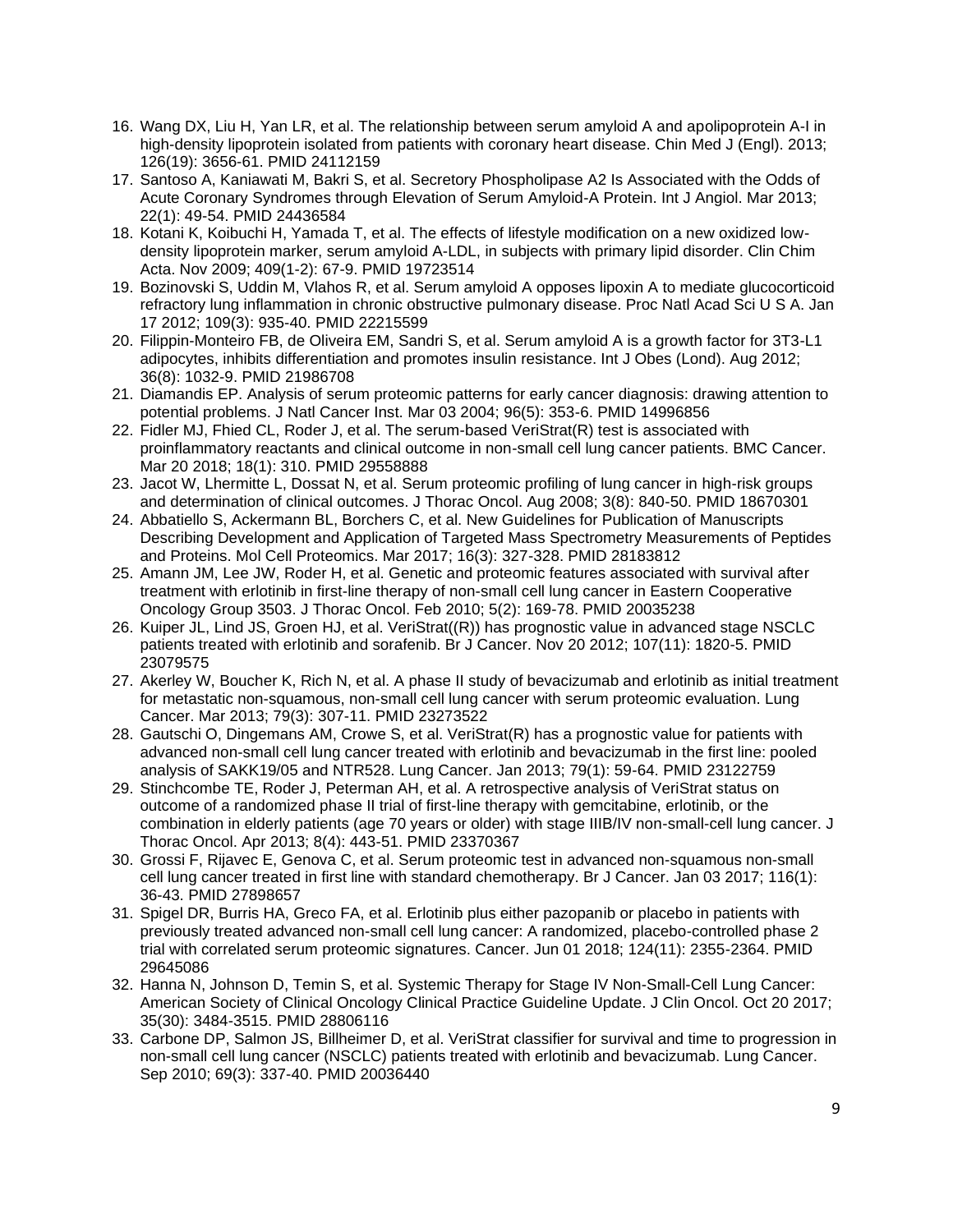- 34. Grossi F, Genova C, Rijavec E, et al. Prognostic role of the VeriStrat test in first line patients with non-small cell lung cancer treated with platinum-based chemotherapy. Lung Cancer. Mar 2018; 117: 64-69. PMID 29395121
- 35. Herbst RS, Johnson DH, Mininberg E, et al. Phase I/II trial evaluating the anti-vascular endothelial growth factor monoclonal antibody bevacizumab in combination with the HER-1/epidermal growth factor receptor tyrosine kinase inhibitor erlotinib for patients with recurrent non-small-cell lung cancer. J Clin Oncol. Apr 10 2005; 23(11): 2544-55. PMID 15753462
- 36. Salmon S, Chen H, Chen S, et al. Classification by mass spectrometry can accurately and reliably predict outcome in patients with non-small cell lung cancer treated with erlotinib-containing regimen. J Thorac Oncol. Jun 2009; 4(6): 689-96. PMID 19404214
- 37. Wu X, Liang W, Hou X, et al. Serum proteomic study on EGFR-TKIs target treatment for patients with NSCLC. Onco Targets Ther. 2013; 6: 1481-91. PMID 24204163
- 38. Yang L, Tang C, Xu B, et al. Classification of Epidermal Growth Factor Receptor Gene Mutation Status Using Serum Proteomic Profiling Predicts Tumor Response in Patients with Stage IIIB or IV Non-Small-Cell Lung Cancer. PLoS One. 2015; 10(6): e0128970. PMID 26047516
- 39. Gregorc V, Novello S, Lazzari C, et al. Predictive value of a proteomic signature in patients with nonsmall-cell lung cancer treated with second-line erlotinib or chemotherapy (PROSE): a biomarkerstratified, randomised phase 3 trial. Lancet Oncol. Jun 2014; 15(7): 713-21. PMID 24831979
- 40. Peters S, Stahel RA, Dafni U, et al. Randomized Phase III Trial of Erlotinib versus Docetaxel in Patients with Advanced Squamous Cell Non-Small Cell Lung Cancer Failing First-Line Platinum-Based Doublet Chemotherapy Stratified by VeriStrat Good versus VeriStrat Poor. The European Thoracic Oncology Platform (ETOP) EMPHASIS-lung Trial. J Thorac Oncol. Apr 2017; 12(4): 752- 762. PMID 28017787
- 41. Carbone DP, Ding K, Roder H, et al. Prognostic and predictive role of the VeriStrat plasma test in patients with advanced non-small-cell lung cancer treated with erlotinib or placebo in the NCIC Clinical Trials Group BR.21 trial. J Thorac Oncol. Nov 2012; 7(11): 1653-60. PMID 23059783
- 42. Gadgeel S, Goss G, Soria JC, et al. Evaluation of the VeriStrat (R) serum protein test in patients with advanced squamous cell carcinoma of the lung treated with second-line afatinib or erlotinib in the phase III LUX-Lung 8 study. Lung Cancer. Jul 2017; 109: 101-108. PMID 28577938
- 43. Buttigliero C, Shepherd FA, Barlesi F, et al. Retrospective Assessment of a Serum Proteomic Test in a Phase III Study Comparing Erlotinib plus Placebo with Erlotinib plus Tivantinib (MARQUEE) in Previously Treated Patients with Advanced Non-Small Cell Lung Cancer. Oncologist. Jun 2019; 24(6): e251-e259. PMID 30139835
- 44. Scagliotti G, von Pawel J, Novello S, et al. Phase III Multinational, Randomized, Double-Blind, Placebo-Controlled Study of Tivantinib (ARQ 197) Plus Erlotinib Versus Erlotinib Alone in Previously Treated Patients With Locally Advanced or Metastatic Nonsquamous Non-Small-Cell Lung Cancer. J Clin Oncol. Aug 20 2015; 33(24): 2667-74. PMID 26169611
- 45. Lee SM, Upadhyay S, Lewanski C, et al. The clinical role of VeriStrat testing in patients with advanced non-small cell lung cancer considered unfit for first-line platinum-based chemotherapy. Eur J Cancer. Oct 2019; 120: 86-96. PMID 31499384
- 46. Akerley WL, Nelson RE, Cowie RH, et al. The impact of a serum based proteomic mass spectrometry test on treatment recommendations in advanced non-small-cell lung cancer. Curr Med Res Opin. May 2013; 29(5): 517-25. PMID 23452275
- 47. Akerley WL, Arnaud AM, Reddy B, et al. Impact of a multivariate serum-based proteomic test on physician treatment recommendations for advanced non-small-cell lung cancer. Curr Med Res Opin. Jun 2017; 33(6): 1091-1097. PMID 28277859
- 48. Hanna NH, Robinson AG, Temin S, et al. Therapy for Stage IV Non-Small-Cell Lung Cancer With Driver Alterations: ASCO and OH (CCO) Joint Guideline Update. J Clin Oncol. Mar 20 2021; 39(9): 1040-1091. PMID 33591844
- 49. Hanna NH, Schneider BJ, Temin S, et al. Therapy for Stage IV Non-Small-Cell Lung Cancer Without Driver Alterations: ASCO and OH (CCO) Joint Guideline Update. J Clin Oncol. May 10 2020; 38(14): 1608-1632. PMID 31990617
- 50. Kalemkerian GP, Narula N, Kennedy EB, et al. Molecular Testing Guideline for the Selection of Patients With Lung Cancer for Treatment With Targeted Tyrosine Kinase Inhibitors: American Society